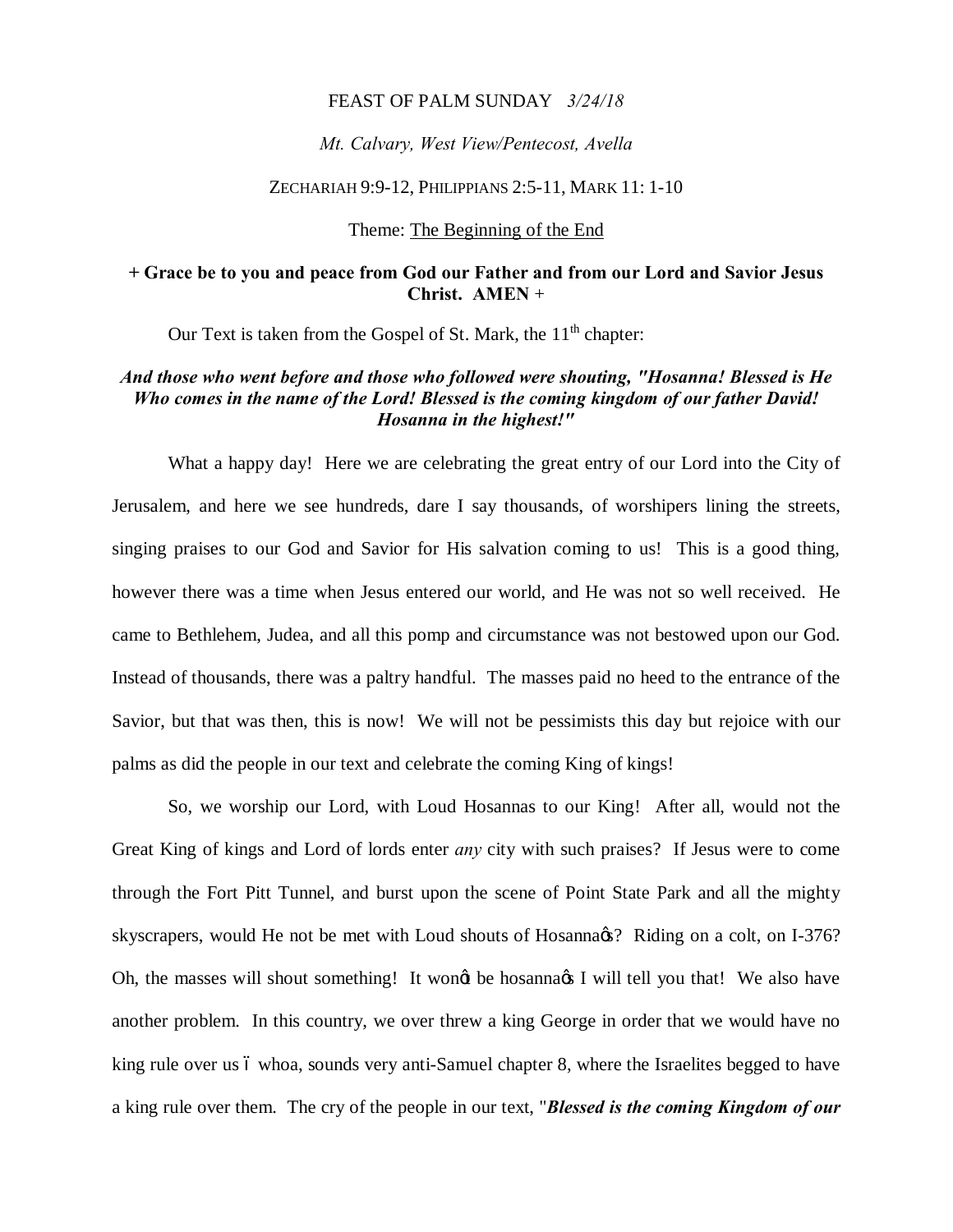*Father David*," code for "Soon we will have earthly triumph over those who wish to rule over us." Not the kind of thing we free Americans look forward too. The founding fathers were very careful to make sure we were not overthrowing one oppressor for another.

However, this is the reason Jesus came. Even though the Jews were constantly waiting for the overthrow of their oppressive Roman rule, and in a more troubling way, wished to rule over others in the way they were treated sort of as payback, (they wanted all those who were oppressing them to finally be under their feet so they could exact revenge on their foes and really give them a taste of their own medicine,) Jesus would have none of this. He comes to set the captives free, He comes to release the oppressed, but He also comes in peace, to take away the war-horses and chariots, to break the battle bow, and turn swords into plowshares, spears into pruning hooks. He comes to bring peace to the nations, and to offer righteousness and salvation to all who would receive it. This is something that the Jewish people (and dare I say all people today?) have no concept of understanding. And can you blame them? After being so shamefully treated by their enemies for so long, Pharaoh, Philistines, Babylonians, Edomites, Moabites, the Persians, and the Romans, they were looking for some payback from their Messiah - As we all do. We all would rather have our bullies get beat up themselves to know how bad they make people feel. We call it fair, we call it payback, we call it just deserts, but really, is that just not our sinful selves trying to feel more superior to another? Our sinful selves all want ironic punishments to be met out, so that we can declare, "Justice is served". We react with despondency when things do not work out as we feel they should. Look at just the response of the people who gather in front of the courthouses when decisions are made that they do not like. They hang their legislators in effigy and shout out nasty comments and generally make a scene of themselves 6 every decision of president Trump comes to mind. Is this how we as Christians are to respond when things do not go as we would like? We, who are supposed to have peace, salvation, and forgiveness in our hearts? You do not have to like it, but you can pray about it.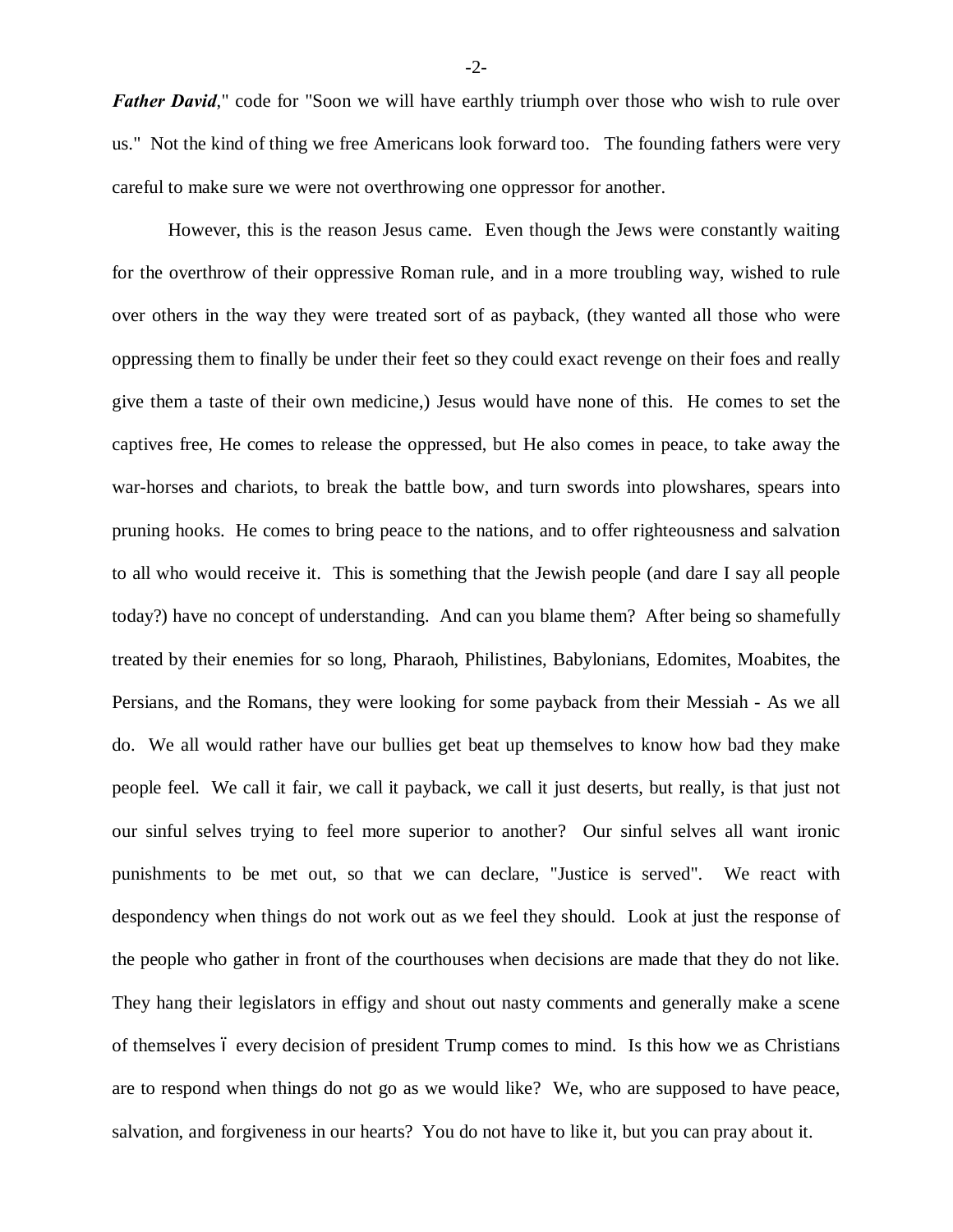This is why I ask us to look at this triumphant entry today as the Beginning of the End. It is the beginning of Jesus coming to end sin and oppression by the devil 6 the *real* oppressor to each and every one of us 6 and it is the end of our sinful responses to things that just do not go the way we want them too. Every person in our text today that is shouting out "Hosannas," are going to be crying out "Crucify," in a matter of days, because they will see Jesus as not overthrowing the Romans, as not overthrowing the rules and regulations of the Sanhedrin, as not doing this or that or taking power over His own foes beating Him. They will do this because they have not learned the reason for this season - forgiveness.

Jesus knows why He is here, and He comes, riding on a colt, the foal of a donkey. He shows us why He comes 6 not to establish earthly rule as we see it but to establish Heavenly rule in our days, for we need this most of all. We need Jesus to go into Jerusalem and win the victory of the cross through His shedding of body and blood and establish real peace between us and the Father. Our sins, our oppressions, our selfishness, our desires that do not coincide with our Triune God's, are all dealt with at the cross. Jesus does this willingly, with great care and concern for you. He goes to save you from yourself. Yes, Jesus enters Jerusalem as the humiliated servant for your sins but will emerge by week's end as the promised Conquering Hero, that saves you from sin, death, hell, Satan, and the worldly pleasures that will drive you from your Savior, if that were possible. Truly you are seeing the beginning of the end of your oppressor, Satan, for the cross of Christ will be the victory over him for you and all who trust in Christ as the Savior.

Yes, we celebrate, and well we should, but not as those who celebrate without understanding. We understand Jesus' entry for us and for our salvation. It is not a parade that will identify the next earthly king to rule the world, but an entry that will establish where peace 6 true peace 6 is found. The faithful know this, and rejoice that Jesus still offers Himself at every Supper, that we may be restored again to our place next to the Heavenly Father as His children;

-3-